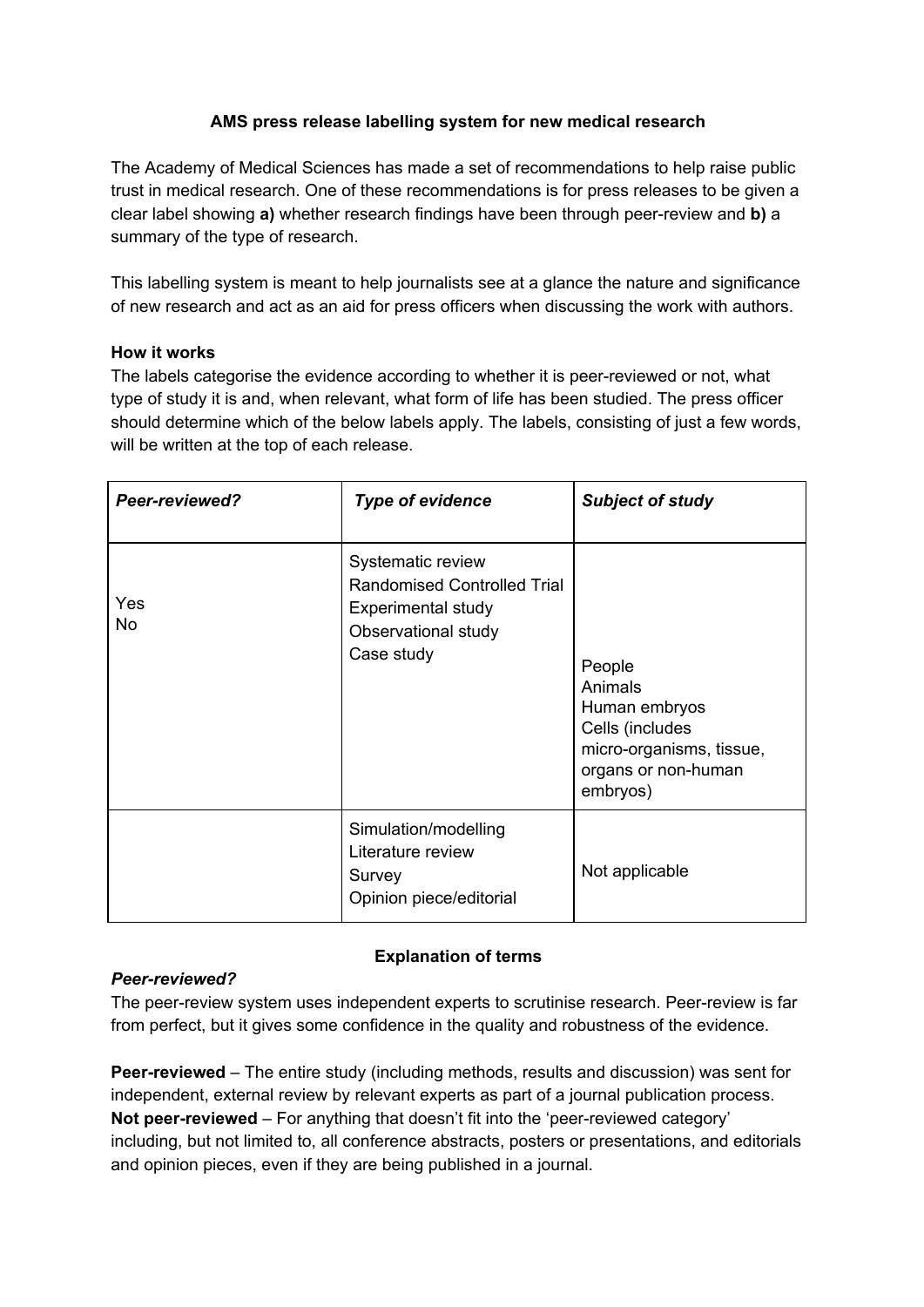#### *Type of evidence*

**Meta-analysis** – The author(s) combined the results, or data, from multiple previous studies and performed a new statistical analysis.

**Systematic review** – The author(s) collected and critically analysed multiple studies using criteria that were set before the start, as opposed to a literature review which can include any papers that provide evidence for a particular point.

**Randomised Controlled Trial (RCT)** – The author(s) put the test subjects (often people or animals) in different groups at random and then manipulated at least one variable to see what impact it had. An RCT will include a control group that has not received the treatment being tested.

**Experimental study** – The author(s) manipulated at least one variable to see what impact it had on the subjects (often people or animals). The subjects may have been put into different groups, but not at random. There may, but will not always, be a control group that has not received the treatment being tested.

**Observational study** – The author(s) investigated whether X correlates with Y so cannot demonstrate cause and effect. The author(s) did not manipulate a variable, though they may have tried to measure it e.g. frequency of consuming diet drinks and obesity, where those who are obese may be more likely to drink diet drinks.

**Case study** – These consist of observations or data from a single patient or individual case eg in the form of a report that says 'We found patient X had a surprisingly high level of Y'.

**Simulation / modelling** – The author(s) used a computer simulation or mathematical model to predict the outcome, rather than measure real-world variables. The original values put into the model may have come from real-world measurements.

**Literature review** – Summarises and references a number of previously published studies on the topic, but does not include a new peer-reviewed re-analysis of data.

**Survey** – A study based solely on the responses to a series of questions. The survey label is not meant for studies where participants in a trial are given treatments x or y and then asked questions about their responses in follow-up.

**Opinion piece/editorial** – Based on the opinions of the author(s)/institution and may reference new research but does not include original new data.